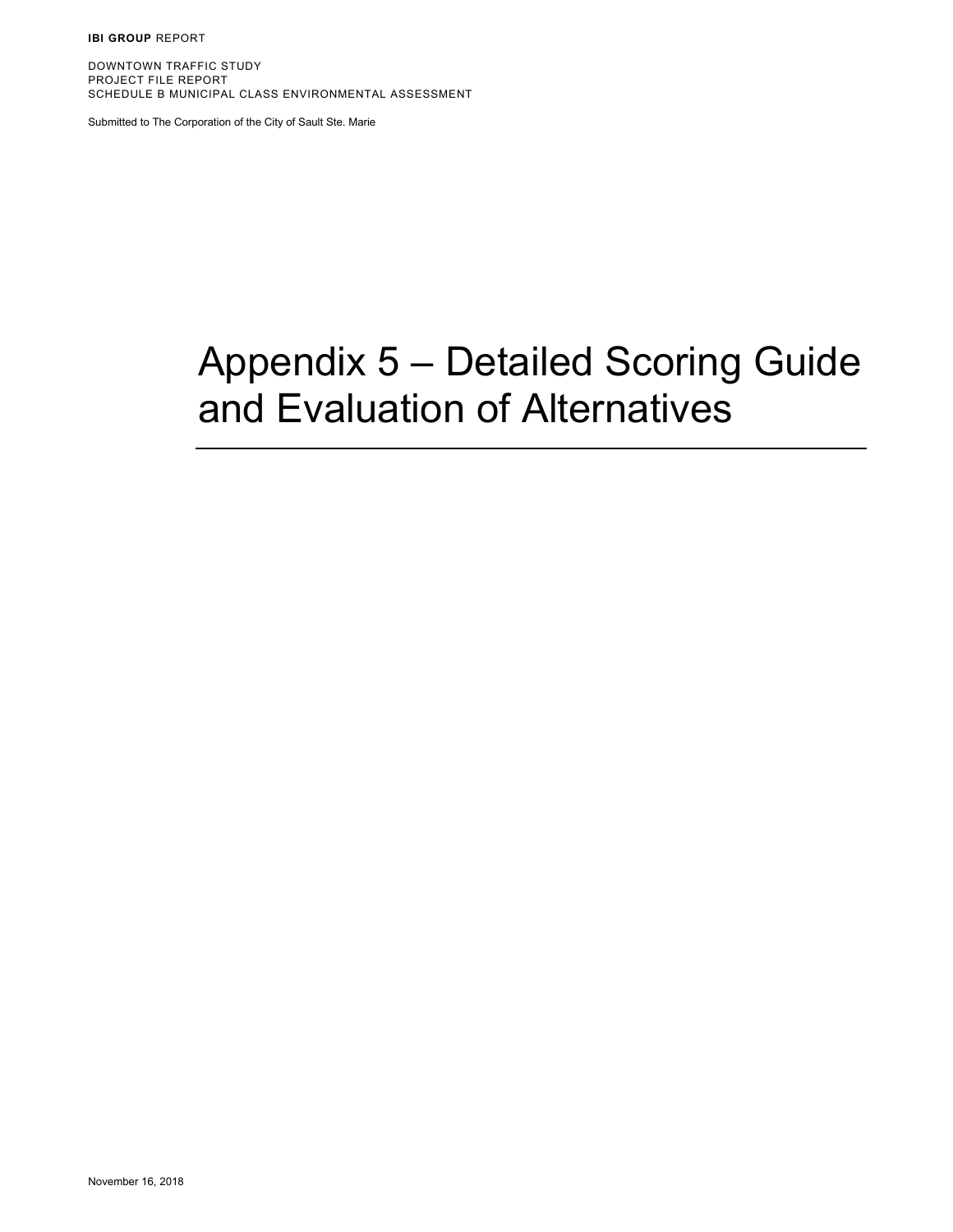## **Scoring Guide for Alternatives Evaluation Sault Ste. Marie Downtown Traffic Study**

| <b>Evaluation Framework</b>                                  |                                                                                                                           |                                                                                |                                                                        |                                                                                                         |                                                                        |
|--------------------------------------------------------------|---------------------------------------------------------------------------------------------------------------------------|--------------------------------------------------------------------------------|------------------------------------------------------------------------|---------------------------------------------------------------------------------------------------------|------------------------------------------------------------------------|
|                                                              |                                                                                                                           |                                                                                |                                                                        |                                                                                                         |                                                                        |
|                                                              | <b>Least Preferred</b>                                                                                                    |                                                                                |                                                                        |                                                                                                         | <b>Most Preferred</b>                                                  |
| <b>Vehicular Transportation</b>                              |                                                                                                                           |                                                                                |                                                                        |                                                                                                         |                                                                        |
| <b>Traffic Level of Service</b>                              | One or more locations in network over<br>capacity $(V/C > 1.0)$                                                           | One or more locations in network<br>approaching capacity ( $0.8 < V/C < 1.0$ ) | Base Scenario Conditions - All streets in<br>network have V/C < 0.8    | n/a - Additional capacity not needed                                                                    | n/a - Additional capacity not needed                                   |
| Potential to reduce traffic speed                            | $n/a$ - No increase in vehicle speeds expected $n/a$ - No increase in vehicle speeds expected                             |                                                                                | Base Scenario Conditions - No change                                   | Two-way traffic may reduce traffic speed on<br>one or two east-west streets                             | Two-way traffic throughout network may<br>reduce traffic speeds        |
|                                                              | Ease of Routing for Residents and n/a - No conversion to one-way operation                                                | n/a - No conversion to one-way operation                                       | Base Scenario Conditions - No change                                   | Conversion of one street to two-way                                                                     | Conversion of two or more streets to two-way                           |
| <b>Visitors</b>                                              | expected                                                                                                                  | expected                                                                       |                                                                        | operation improves ease of routing with more operation improves routing with more<br>directional choice | directional choice                                                     |
| <b>Active Transportation</b>                                 |                                                                                                                           |                                                                                |                                                                        |                                                                                                         |                                                                        |
| Pedestrian Space (sidewalks,<br>MUP, etc)                    | Reduced pedestrian space on one or more<br>streets                                                                        | No change to pedestrian space from existing<br>conditions                      | Base Scenario Conditions - Increased<br>pedestrian space on one street | Increased pedestrian space on two streets                                                               | Increased pedestrian space on three or more<br>streets                 |
| <b>Cycling Facilities</b>                                    | n/a - No cycling facilities will be removed                                                                               | n/a - No cycling facilities will be removed                                    | Base Scenario Conditions - Addition of one<br>cycling facility         | Addition of two to three cycling facilities                                                             | Addition of cycling facilities to match City's<br>bicycle network plan |
| <b>Accessibility for Persons with</b><br><b>Disabilities</b> | n/a - No accessible crossings will be<br>removed                                                                          | n/a - No accessible crossings will be<br>removed                               | Base Scenario Conditions - No<br>improvements to accesibility          | Potential accesibility improvements on one<br>street                                                    | Potential accessibility improvements on two<br>or more streets         |
| Socioeconomic                                                |                                                                                                                           |                                                                                |                                                                        |                                                                                                         |                                                                        |
| <b>Access to Parking</b>                                     | Removes on-street parking near to<br>intersections on two or more streets                                                 | Removes on-street parking near to<br>intersections on one street               | Base scenario Conditions - No change                                   | n/a - No additional parking currently planned                                                           | n/a - No additional parking currently planned                          |
| <b>Access to Transit</b>                                     | n/a - No negative impacts expected                                                                                        | n/a - No negative impacts expected                                             | Base Scenario Conditions - No change                                   | Opportunity for two-way transit on one street                                                           | Opportunity for two-way transit on two or<br>more streets              |
| <b>Business Visibility</b>                                   | n/a - No reduction in visibility proposed                                                                                 | n/a - No reduction in visibility proposed                                      | Base Scenario Conditions - No change                                   | Improved visibility on one street                                                                       | Improved visibility on two or more streets                             |
| <b>Construction Impacts</b>                                  | Construction on three streets                                                                                             | Construction on two streets                                                    | Base Scenario Conditions - Construction on<br>one street               | Localized/minor improvements                                                                            | Avoid construction                                                     |
| <b>Natural</b>                                               |                                                                                                                           |                                                                                |                                                                        |                                                                                                         |                                                                        |
| <b>Landscape and Vegetation</b>                              | n/a - Impact to/removal of vegetation or<br>landscaping on one or more streets                                            | n/a - No change to landscaping or vegetation<br>from existing conditions       | Base Scenario Conditions - Improvement to<br>landscaping on one street | mprovements to landscaping on two streets                                                               | n/a - Improvements to landscaping on three<br>or more streets          |
| Cost                                                         |                                                                                                                           |                                                                                |                                                                        |                                                                                                         |                                                                        |
| <b>Capital Costs (Planning-level)</b>                        | Cost >\$10,000,000                                                                                                        | Cost between \$5,000,000 and \$10,000,000                                      | Cost between \$2,000,000 and \$5,000,000                               | Cost between \$1,000,000 and \$2,000,000                                                                | Cost < \$1,000,000                                                     |
| <b>Maintenance Costs</b>                                     | Lower costs than eisting conditions                                                                                       | <b>Existing Conditions</b>                                                     | Base scenario Conditions - Increased cost<br>from existing conditions  | Increased costs from Base Scenario                                                                      | n/a - Major increase from Base Scenario                                |
| <b>Property Acquisition</b>                                  | n/a - property acquisition required                                                                                       | n/a - property acquisition required                                            | Base Scenario Conditions - No change                                   | n/a                                                                                                     | n/a                                                                    |
|                                                              | Note: Alternatives have been evaluated relative to the Base Scenario, Alternative 1, which is given a neutral score of 3. |                                                                                |                                                                        |                                                                                                         |                                                                        |